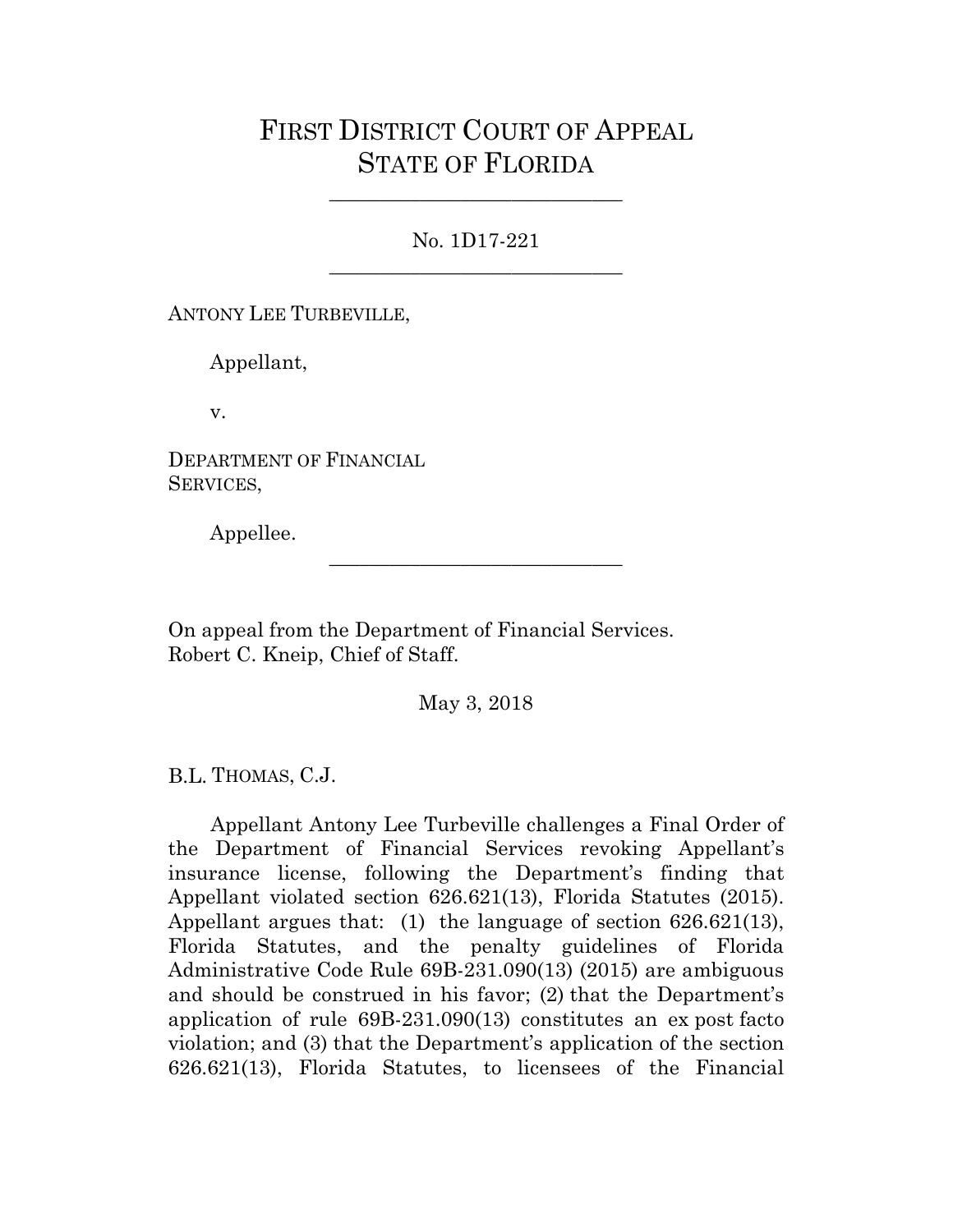Industry Regulatory Authority ("FINRA") violates a licensee's constitutional right to remain silent.

#### *Facts*

Appellant entered the securities industry in 1987 and registered with several FINRA[1](#page-1-0) member firms from 1987 through 2015. Among other products, Appellant sold Collateralized Mortgage Obligations, which are complex debt securities that essentially repackage mortgage loans as bonds purchasable by investors.

On December 30, 2009, FINRA filed a six-count complaint against Appellant, alleging violations of the Securities Exchange Act and the National Association of Securities Dealers rules. FINRA's Extended Hearing Panel conducted a sixteen-day hearing and issued its order on May 31, 2012. The Extended Hearing Panel found that Appellant intentionally or recklessly misrepresented the risks of the Collateralized Mortgage Obligations and sold them to elderly and unsophisticated investors. From July 2005 to July 2007, Appellant, his colleague, and their firm earned approximately \$492,500 in commissions from seven customers who lost approximately \$1.6 million as a result of Appellant's transactions. The Extended Hearing Panel further found that Appellant, along with two colleagues, violated section 10(b) of the Securities Exchange Act and rule 10b-5 thereunder, and violated FINRA rules 2120 and 2110, and this decision barred Appellant from associating with any FINRAregulated firm in any capacity.

Appellant appealed this decision to the National Adjudicatory Council ("Council"), FINRA's appellate panel, on June 12, 2012. The Council affirmed the Hearing Panel's factual findings and the sanctions on April 16, 2015.

<span id="page-1-0"></span> <sup>1</sup> In July 2007, in connection with the consolidation of its regulatory functions of the New York Stock Exchange, the National Association of Securities Dealers (NASD) changed its name to the Financial Industry Regulatory Authority (FINRA). *Eppinger v. Sealy*, 25 So. 3d 69, 72 n.1 (Fla. 5th DCA 2009).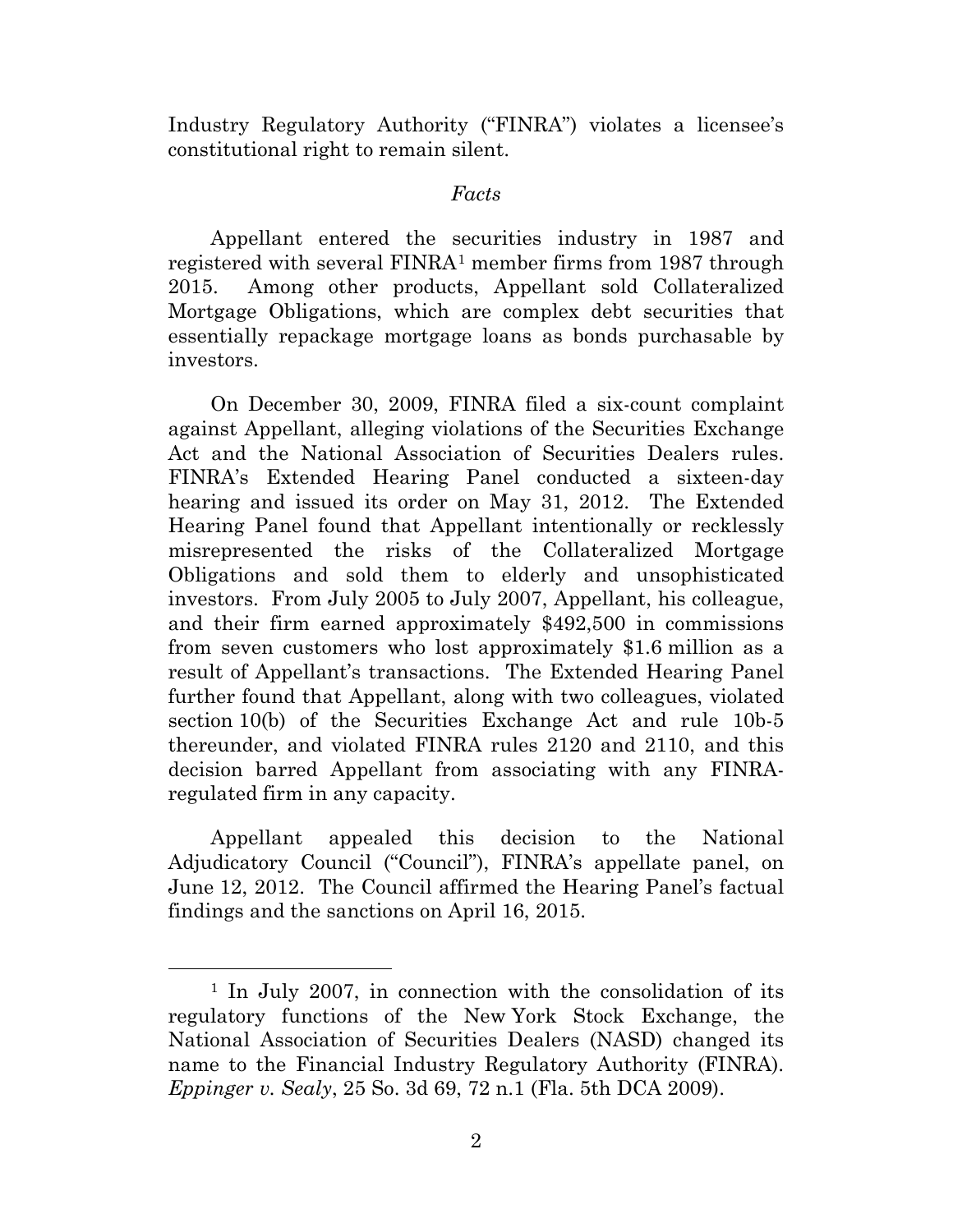On April 19, 2016, the Department filed a one-count complaint against Appellant, alleging a violation of section 626.621(13), Florida Statutes. An informal hearing was held pursuant to section 120.57(2), Florida Statutes, as Appellant conceded there were no material facts in dispute. The Department's hearing officer filed his Written Report and Recommended Order, stating the following conclusions: (1) the National Adjudicatory Council's decision of April 16, 2015 constituted final disciplinary action by FINRA, and final agency action under state law, pursuant to section 626.621(13), Florida Statutes; (2) Appellant violated section 626.621(13), Florida Statutes; and (3) under Florida Administrative Code Rule 69B-231.090(13), the penalty to be imposed is the highest identical penalty imposed by a national securities association upon which the statutory violation is based, which was the revocation of Appellant's insurance license. The Department issued its final order adopting the hearing officer's findings of fact, conclusions of law, and recommendation, and the Department revoked Appellant's license.

#### *Analysis*

*1. Is the language of section 626.621(13), Florida Statutes (2015), or Florida Administrative Code Rule 69B-231.090(13) ambiguous?*

We review issues of statutory interpretation de novo. *Sullivan v. Fla. Dep't of Envtl. Prot.*, 890 So. 2d 417, 420 (Fla. 1st DCA 2004).

Administrative agencies are afforded wide discretion in the interpretation of a statute which they administer, but appellate courts are not required to defer to an unreasonable statutory interpretation. *Id.* "If the agency's interpretation is within the range of possible and reasonable interpretations, it is not clearly erroneous and should be affirmed," *Florida Dep't of Education v. Cooper,* 858 So. 2d 394, 396 (Fla. 1st DCA 2003), but "'judicial adherence to the agency's view is not demanded when it is contrary to the statute's plain meaning.'" *Werner v. Dep't of Ins. & Treasurer,* 689 So. 2d 1211, 1214 (Fla. 1st DCA 1997) (quoting *PAC for Equality v. Dep't of State, Fla. Elections Comm'n*, 542 So. 2d 459, 460 (Fla. 2d DCA 1989)). Statutes providing for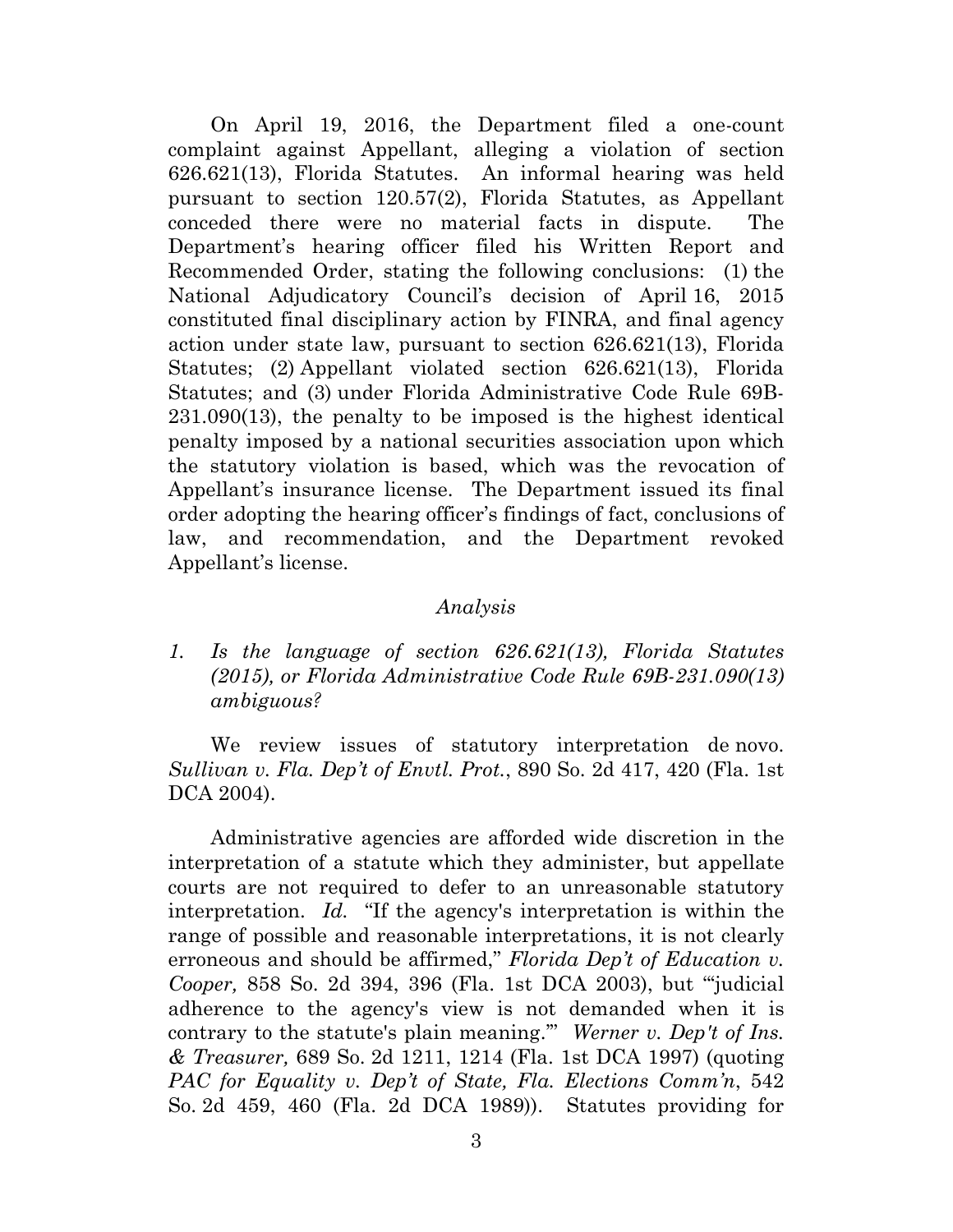revocation or suspension of a license to practice "are deemed penal in nature and must be strictly construed, with any ambiguity interpreted in favor of the licensee." *Beckett v. Dep't of Fin. Servs.*, 982 So. 2d 94, 100 (Fla. 1st DCA 2008) (quoting *Elmariah v. Dep't of Prof'l Reulation, Bd. of Med.*, 574 So. 2d 164, 165 (Fla. 1st DCA 1990)). But "'[w]hen the statute is clear and unambiguous, courts will not look behind the statute's plain language for legislative intent or resort to rules of statutory construction to ascertain intent.'" *Borden v. East-European Ins. Co.*, 921 So. 2d 587, 595 (Fla. 2006) (quoting *Daniels v. Fla. Dep't of Health*, 898 So. 2d 61, 64 (Fla. 2005)).

Section 626.621, Florida Statutes, as it read at all times pertinent here,<sup>[2](#page-3-0)</sup> provided:

The department may, in its discretion . . . revoke . . . the license ... of any ... agent ..., and it may suspend or revoke the eligibility to hold a license . . . of any such person, if it finds that as to the . . . licensee . . . any one or more of the following applicable grounds exist under circumstances for which such . . . revocation . . . is not mandatory under s. 626.611:

. . . .

(13) [The licensee has] been the subject of or has had a license . . . or other authority to conduct business subject to any decision  $\ldots$  by any  $\ldots$  national securities  $\ldots$ association involving . . . a violation of any rule or regulation of any national securities . . . association.

<span id="page-3-0"></span> <sup>2</sup> In 2017, the legislature amended section 626.621, Florida Statutes. § 626.621, Fla. Stat. (2015), amended by ch. 2017-175, § 27, at 23-24, Laws of Fla. The pre-2017 language of section 626.621(13) still exists, but now as section 626.621(12). All references herein to section 626.621(13) refer to the statute as it read in 2015, when FINRA affirmed the sanctions against Appellant.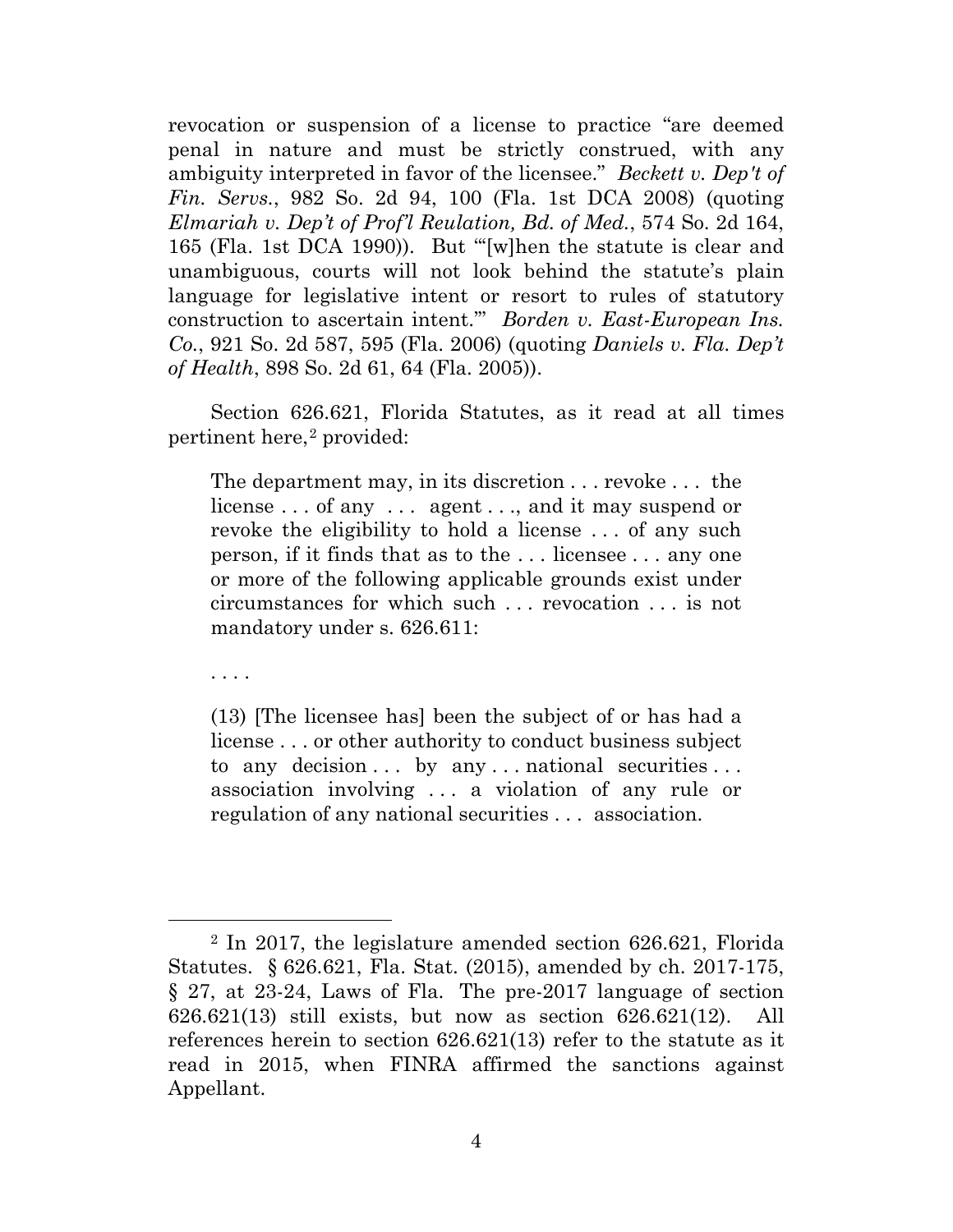Florida Administrative Code Rule 69B-231.090 describes specific penalties for violations of section 626.621, Florida Statutes:

If it is found that the licensee has violated any of the following subsections of Section 626.621, F.S., for which . . . revocation of license(s) . . . is discretionary, the following stated penalty shall apply:

. . . .

(13) Section 626.621(13), F.S. –

(a) The highest identical penalty to the penalty imposed by the ... national securities... association or, if not available, the highest substantially similar penalty to the penalty imposed.

1. A revocation, removal, lifetime prohibition, lifetime bar or lifetime ban, or the equivalent, or any suspension with a duration greater than 24 months, shall result in revocation; and

2. A suspension with a duration of less than 24 months, shall result in a suspension of equal length.

Appellant argues that the statute and rule are ambiguous, because neither provide guidance for what date should be used to compute penalties under section 626.621(13), Florida Statutes, or more specifically, whether the Extended Hearing Panel's or the National Adjudicatory Council's decisions constitute "final agency action" as described in the statute. Therefore, Appellant argues, the statute must be construed in favor of Appellant, which would define the Extended Hearing Panel's decision on May 31, 2012, as the final agency action and ultimately result in an impermissible ex post facto application of Florida Administrative Code Rule 69B-231.090(13), because Appellant's violation occurred before the rule was promulgated on March 24, 2014.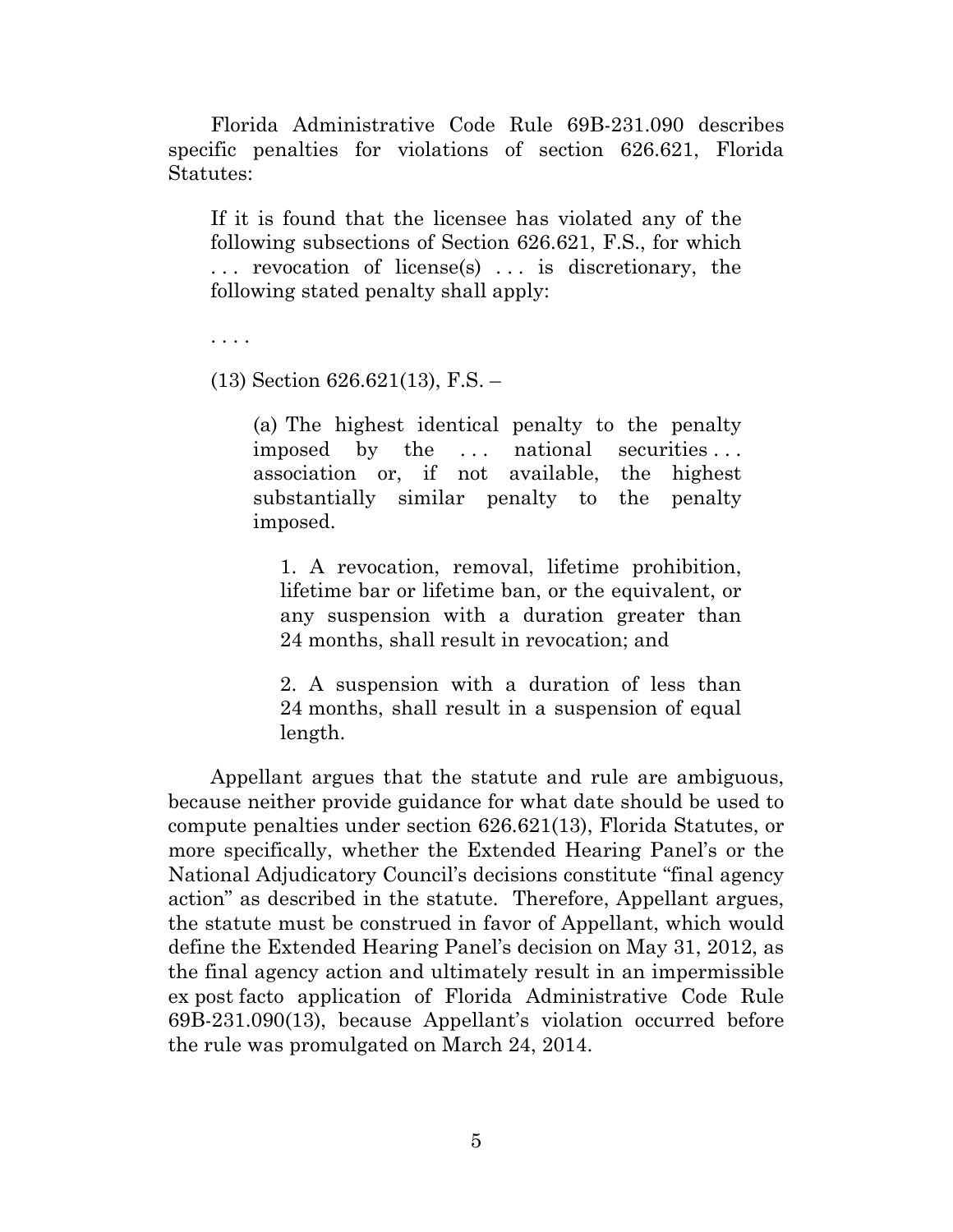Interpretation of FINRA's rules is exclusively a federal question. *See Turbeville v. Fin. Indus. Regulatory Auth.*, 2016 WL 501982 (M.D. Fla. Feb. 9, 2016) (holding removal to federal court was proper where Tuberville's pleading required court to interpret FINRA's rules). Federal circuit courts have held that "[t]he NAC's decision (or the Hearing Panel's decision if there was no appeal) is FINRA's final action unless FINRA's Board of Governors calls for review." *Scottsdale Capital Advisors Corp. v. Fin. Indus. Regulatory Auth., Inc.*, 844 F. 3d 414, 418 (4th Cir. 2016). Further, "[a]n appeal to the National Adjudicatory Council from a decision issued pursuant to Rule 9268 or Rule 9269 shall operate as a stay of that decision until the National Adjudicatory Council issues a decision pursuant to Rule 9349 . . . ." FINRA Rule 9311(b).

Thus, the Extended Hearing Panel's decision is final unless appealed to the National Adjudicatory Council. If appealed to the Council, the decision is stayed.

Appellant argues that section 626.621(13), Florida Statutes, is ambiguous, because it does not specify whether the decision of the Extended Hearing Panel or of the National Adjudicatory Council should be used for penalty calculation. This argument incorrectly implies that two parallel decisions co-exist and that the Florida Statutes must differentiate them. On the contrary, as stated above, the Extended Hearing Panel's decision only becomes effective *if* it is not appealed; if appealed, it is stayed until the National Adjudicatory Council makes a decision, which then becomes FINRA's final action. At no time during the procedure do two countervailing decisions co-exist simultaneously; thus, there is no need for section 626.621(13) to specify which decision should be relied upon.

Appellant also argues that section 626.621(13), Florida Statutes, is ambiguous, because it applies to "*any* decision . . . by any . . . national securities . . . association." (Emphasis added.) But this court has found that the Florida Office of Financial Regulation was permitted to apply a statute very similar to the one at issue here, to deny registration to an applicant who was found in a FINRA arbitration decision to have violated securities laws.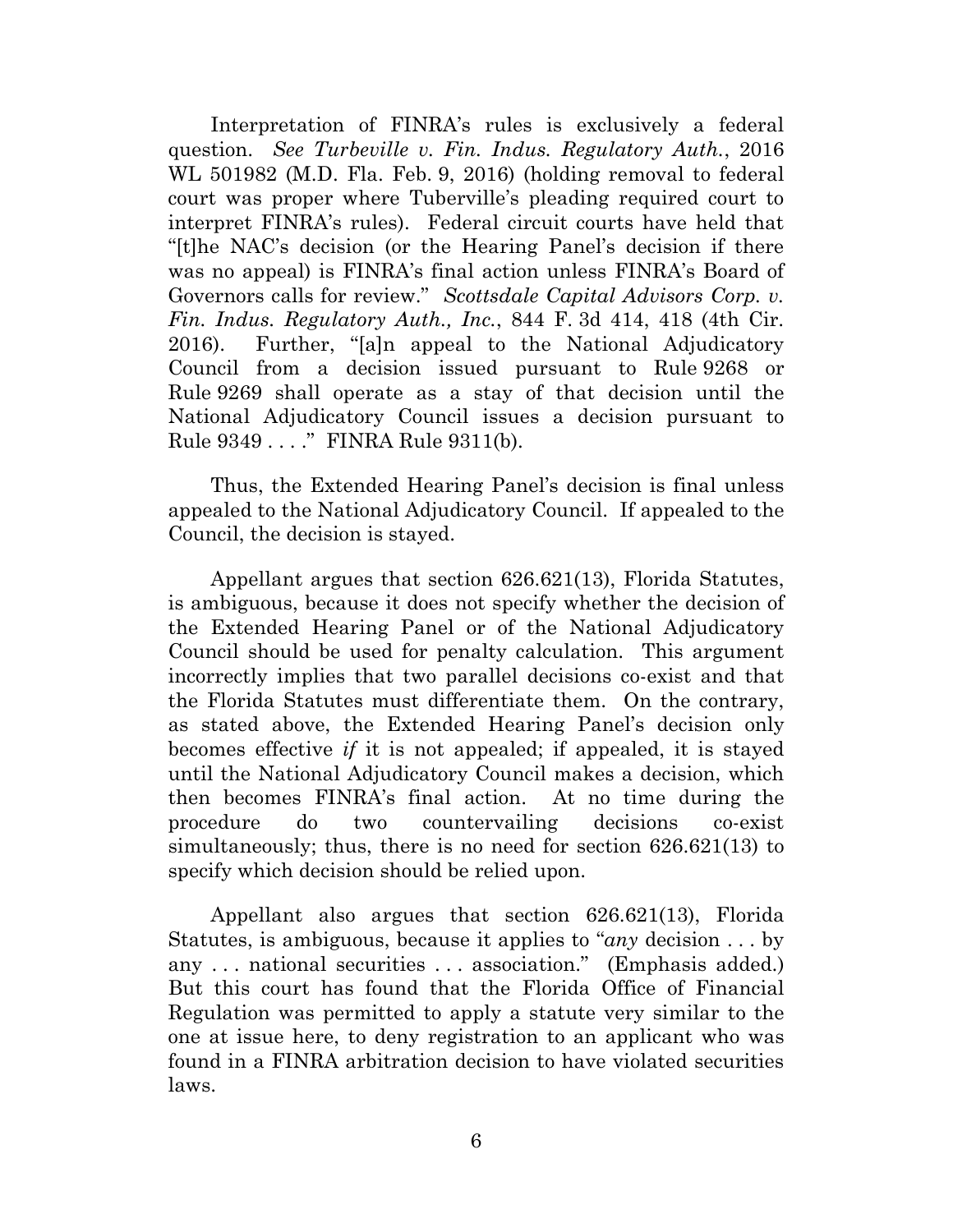In *Wojnowski v. State*, *Office of Financial Regulation*, this court analyzed section 517.161(1)(m), Florida Statutes (2011), which permitted the Office to deny registration to any applicant who "[h]as been the subject of *any decision* ... by any ... national securities . . . association, involving a violation of any federal or state securities or commodities law . . . .'" 98 So. 3d 189, 191 (Fla. 1st DCA 2012) (quoting § 517.161(1)(m), Fla. Stat. (2011) (emphasis added)). This court found that the State was permitted to deny the applicant's registration application, because, after a FINRA arbitration decision, the applicant was clearly "subject to" a decision by FINRA, defined as a "national securities association." And because FINRA made a finding that the applicant had violated state securities laws, the State was permitted to rely on the FINRA award to deny the applicant's registration application. *Id.*

Here, the language of section 626.621(13), Florida Statutes, mirrors almost verbatim the language of section  $517.161(1)(m)$ , Florida Statutes, analyzed in *Wojnowski*. Using a virtually identical statute as its authority to do so, the Department revoked Appellant's license on the basis of FINRA's finding that Appellant violated securities laws. In *Wojnowski*, this court noted that the language in section 517.161(1)(m), Florida Statutes, broadly allowed the State to deny registration, if the applicant had been "the subject of *any* decision" by an association such as FINRA. 98 So. 3d at 191 (emphasis in original). This court found the phrase "any decision" to mean precisely that: any decision by an association such as FINRA. *Id.* The phrase "any decision" in section 626.621(13), Florida Statutes, is not ambiguous; it means that the agency is authorized to revoke a license, if the licensee has been the subject to any decision by a national securities association such as FINRA. *See also Wright v. City of Miami Gardens*, 200 So. 3d 765, 771 (Fla. 2016) (holding that a statute allowing mayoral candidate to be disqualified if a bank returned his qualifying fee check for "any reason" was unambiguous, as "any reason" included reasons which were not the fault of the candidate, but finding statute unconstitutional).

Appellant additionally argues that section 626.621(13), Florida Statutes, is ambiguous, because both a licensee and FINRA are allowed to appeal the decision of the Extended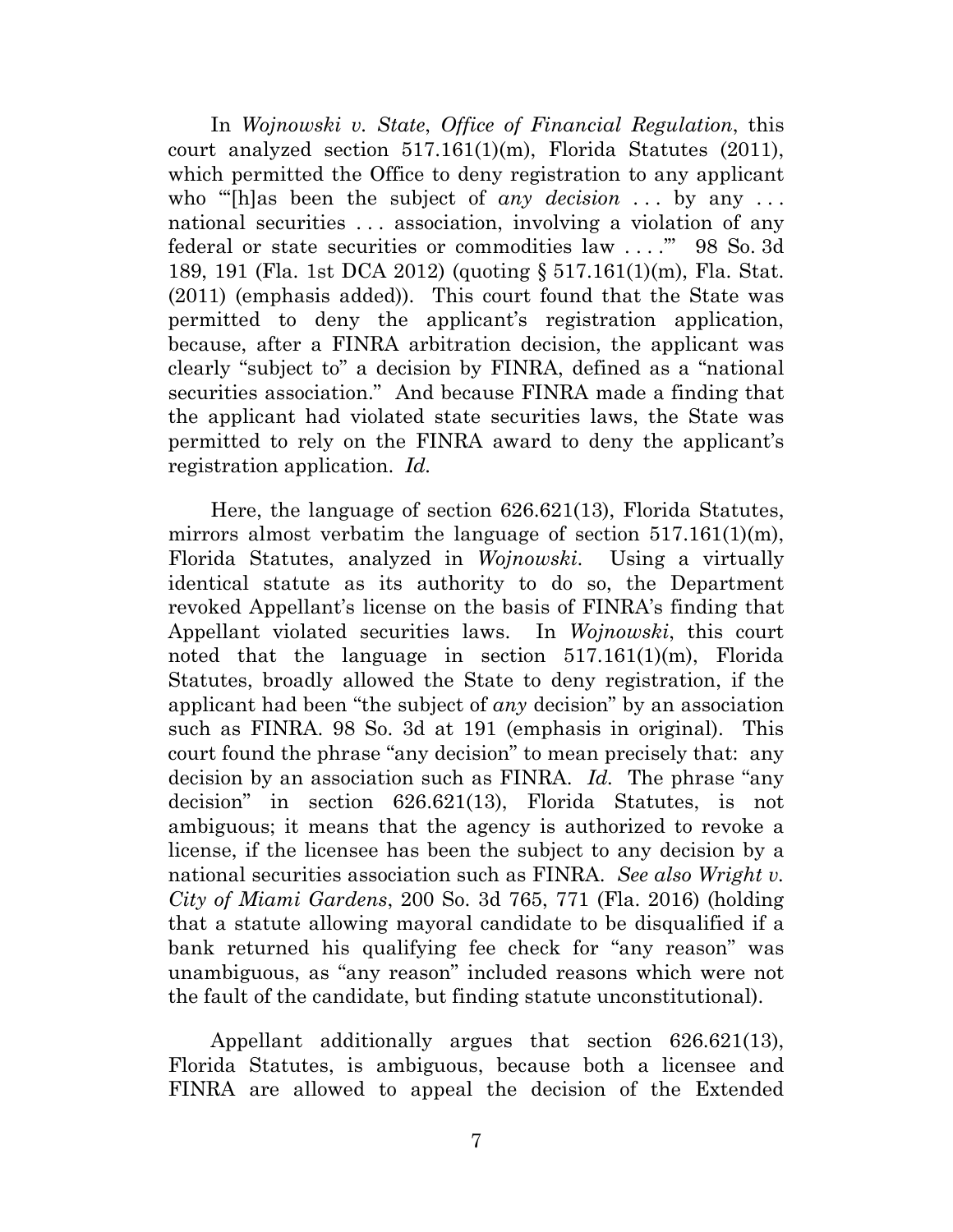Hearing Panel. Again, section 626.621(13), Florida Statutes, allows the Department to revoke a license, if the licensee has been the subject of "any decision" by an association such as FINRA. The fact that either FINRA or a member may appeal a decision by the Extended Hearing Panel does not create ambiguity; the final decision from either appeal would fall under "any decision," and the Department may revoke a license based on either. *See Wojnowski*, 98 So. 3d at 191; *Wright*, 200 So. 3d at 771.

## *2. Does the use of Florida Administrative Code Rule 69B-231.090(13) constitute an ex post facto application?*

A law violates the prohibition against ex post facto laws if two conditions are met: (a) it is retrospective in effect, and (b) it alters the definition of criminal conduct or increases the penalty by which a crime or civil infraction is punishable. Art. I, § 10, Fla. Const; *Gwong v. Singeltary*, 683 So. 2d 109, 112 (Fla. 1996). The ex post facto prohibition applies to criminal or civil penal statutes. *Lescher v. Fla. Dep't of Highway Safety & Motor Vehicles*, 985 So. 2d 1078, 1081 (Fla. 2008). Statutes providing for the revocation or suspension of a license to practice are deemed penal in nature. *Elmariah*, 574 So. 2d at 165.

Section 626.621(13), Florida Statutes, authorizes the Department to revoke a licensee's license, if the licensee has had his or her authority to conduct business subjected to any decision of a national securities association. FINRA is such an association. *Wojnowski*, 98 So. 3d at 191. Appellant argues that the decision of the Extended Hearing Panel operated as FINRA's final action, and he therefore was subject to FINRA's decision, and by extension violated section 626.621(13), Florida Statutes, on May 31, 2012, twenty-two months before the promulgation of Florida Administrative Code Rule 69B-231.090(13). But, Appellant argues that because he committed the violation *before* promulgation of the rule authorizing his punishment, the Department's revocation of his license is an impermissible ex post facto application.

The Department argues that FINRA's final action occurred on April 15, 2016, when the National Adjudicatory Council issued its decision; therefore, Appellant violated section 626.621(13),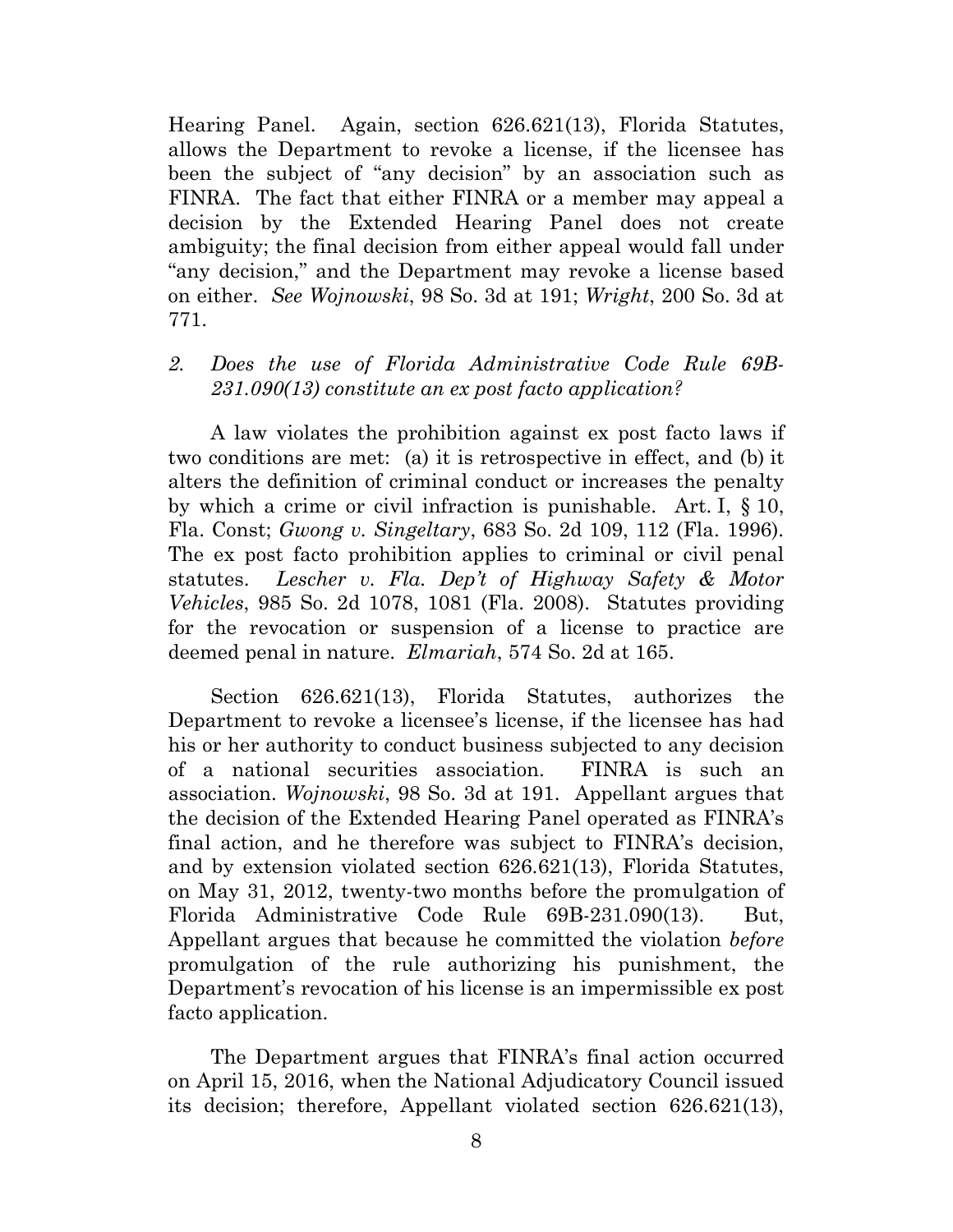Florida Statutes, *after* the promulgation of Florida Administrative Code Rule 69B-231.090(13). Thus, Appellee argues, the license revocation was not an ex post facto application.

The applicable FINRA rules state:

9311. Appeal By Any Party; Cross-Appeal

(a) Time to File Notice of Appeal

A Respondent or the Department of Enforcement or the Department of Market Regulation may file a written notice of appeal within 25 days after service of a decision issued pursuant to Rule 9268 or Rule 9269.

(b) Effect

An appeal to the National Adjudicatory Council from a decision issued pursuant to Rule 9268 or Rule 9269 *shall operate as a stay* of that decision until the National Adjudicatory Council issues a decision pursuant to Rule 9349[.]

- 9349. National Adjudicatory Council Formal Consideration; Decision.
	- (a) Decision of National Adjudicatory Council, Including Remand

In an appeal or review of a disciplinary proceeding . . . the National Adjudicatory Council, after considering all matters presented in the appeal or review and the written recommended decision of the Subcommittee or, if applicable, the Extended Proceeding Committee, may affirm, dismiss, modify, or reverse the decision of the Hearing Panel, or if applicable, Extended Hearing Panel[.]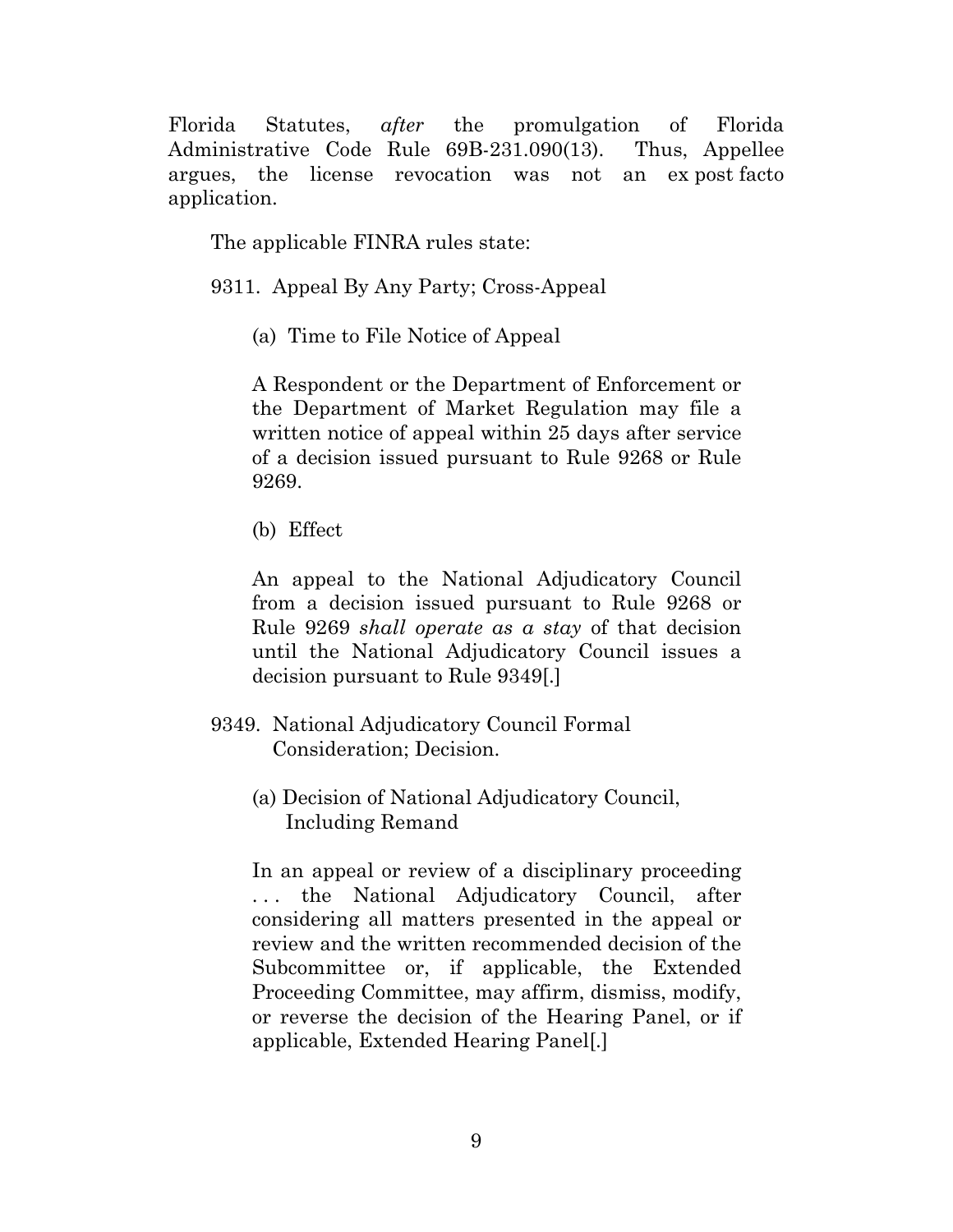(Emphasis added.) In *Scottsdale*, the United States Court of Appeals for the Fourth Circuit interpreted the FINRA rules to state: "The NAC's decision (or the Hearing Panel's decision if there was no appeal) is FINRA's final action unless FINRA's Board of Governors calls for review." 844 F.3d at 418.

Therefore, the appeal that Appellant initiated stayed the decision of the Extended Hearing Panel rendered in 2012, making it non-final by definition under FINRA Rule 9311(b). *See Century Sur. Co v. de Moraes*, 998 So. 2d 662, 663 n.1 (Fla. 4th DCA 2009) ("[a] stay ... essentially postpones one proceeding until a contingency occurs").

Appellant cites *Miami-Dade Water and Sewer Authority v. Metropolitan Dade County* for the proposition that an order, judgment or decree is final when the order appealed "constitutes an end to the judicial labor in the trial court, and nothing further remains to be done to terminate the dispute between the parties directly affected." 469 So. 2d 813, 814 (Fla. 3d DCA 1985). Appellant thus argues that the Extended Hearing Panel functions as a trial court, and that after its decision, nothing further remained to be done to terminate the dispute between the parties. Appellant acknowledges that the National Adjudicatory Council may review and reverse or modify the Extended Hearing Panel's decision, but he argues that because the Extended Hearing Panel functions as a trial court, its decision is final and comes after the work of the Extended Hearing Panel is completed.

The decision in *Miami-Dade Water and Sewer* described the rule for finality of a trial court's decision when determining whether the judicial labor was terminated and therefore subject to appellate review. 469 So. 2d at 814. Comparing the Extended Hearing Panel to a trial court and the National Adjudicatory Council to an appellate court is a false analogy. Significant here, parties to a National Adjudicatory Council hearing, with leave of the Council, *may submit additional evidence*. FINRA Rule 9346(b). Likewise, a party may introduce rebuttal evidence in response to proposed additional evidence at this stage. FINRA Rule 9346(c). Additionally, a decision by the National Adjudicatory Council is required to contain "a statement setting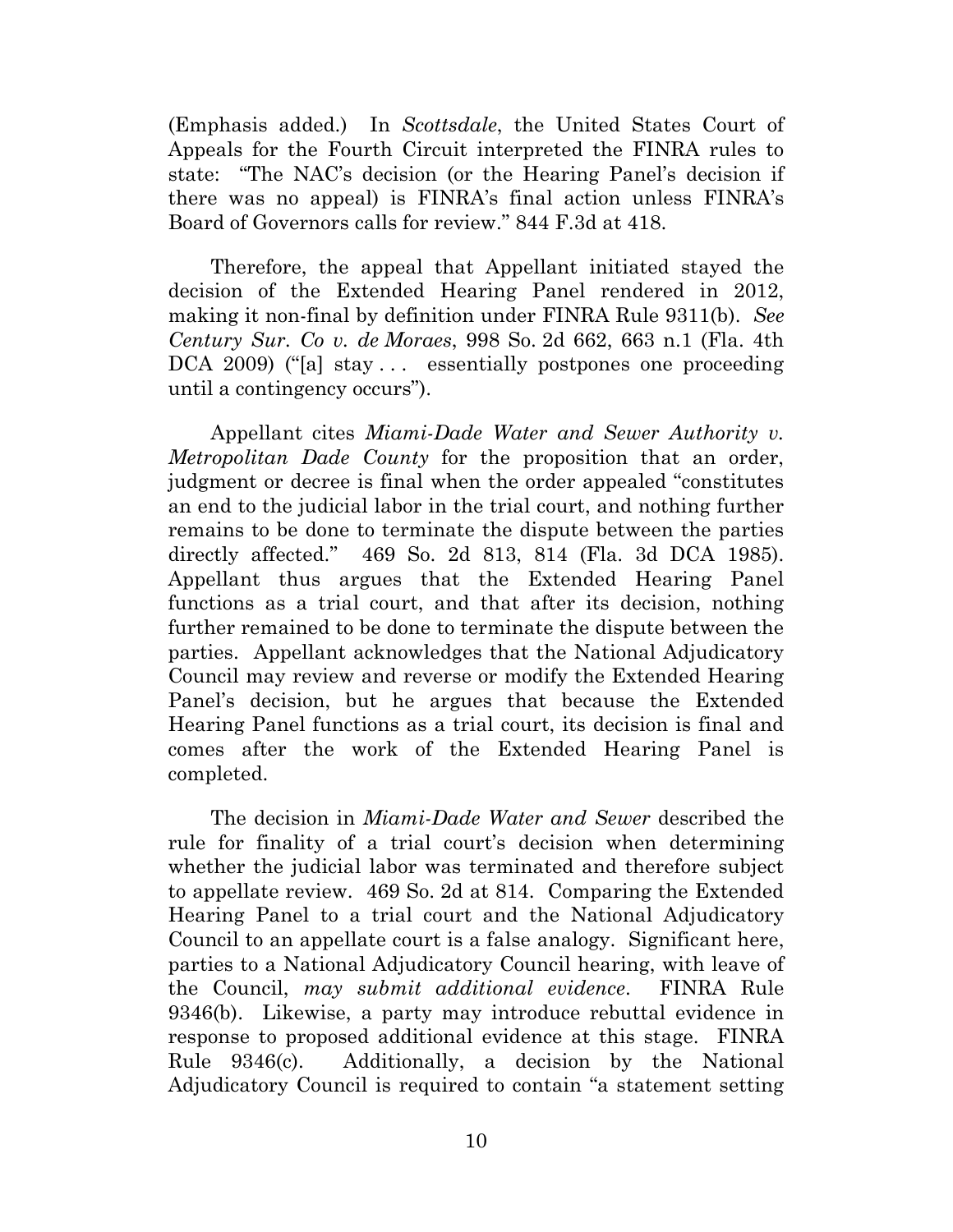or the findings of fact with respect to any act or practice the Respondent was alleged to have committed or omitted." FINRA Rule 9349(b)(3). Thus, unlike an appellate court reviewing a final order by a trial court, the National Adjudicatory Council may hear new evidence and make findings of fact. It is clear that the "judicial labor of the trial court" is therefore not complete when a member appeals a decision from the Extended Hearing Panel to the National Adjudicatory Council. *Miami-Dade Water & Sewer*, 469 So. 2d at 814. Further, Appellant's trial court analogy is inappropriate because, after a criminal trial, "a conviction on appeal at sentencing is *not yet final*." *Baxter v. State*, 617 So. 2d 338, 340 (Fla. 1st DCA 1993) (emphasis in original). Here, as after a trial, the lower tribunal's decision is not final for sentencing purposes during the pendency of appeal.

Appellant also argues that the use of "any decision" is impermissible, because it would allow the Department to use the decision of either the Extended Hearing Panel or the National Adjudicatory Council to revoke his license, which could result in an ex post facto application due to the possibility of change in the Department rule. However, the Extended Hearing Panel's decision was stayed when Appellant initiated his appeal to the National Adjudicatory Council. *Scottsdale*, 844 F.3d at 418. A "stay" is the "postponement or halting of a proceeding, judgment, or the like." *Black's Law Dictionary* (10th ed. 2014); *de Morlaes*, 998 So. 2d at 663. Therefore, a decision by the Extended Hearing Panel is postponed, halted, or suspended when an appeal is initiated. Such a suspended judgment therefore would not fall under the "any decision" definition in section 626.621(13), Florida Statutes, because it is stayed until "a contingency occurs"—in this case, the resolution by the National Adjudicatory Council. *Id*.

Therefore, because FINRA's action was not final until April 16, 2015, when it was resolved by the National Adjudicatory Council, the Department's application of Florida Administrative Code Rule 69B-231.090(13) (adopted March 24, 2014) to Appellant's violation of section 626.621(13), Florida Statutes, was not an ex post facto application, as the violation occurred after the promulgation of the rule, based on the Council's affirmance of the Extended Hearing Panel's decision.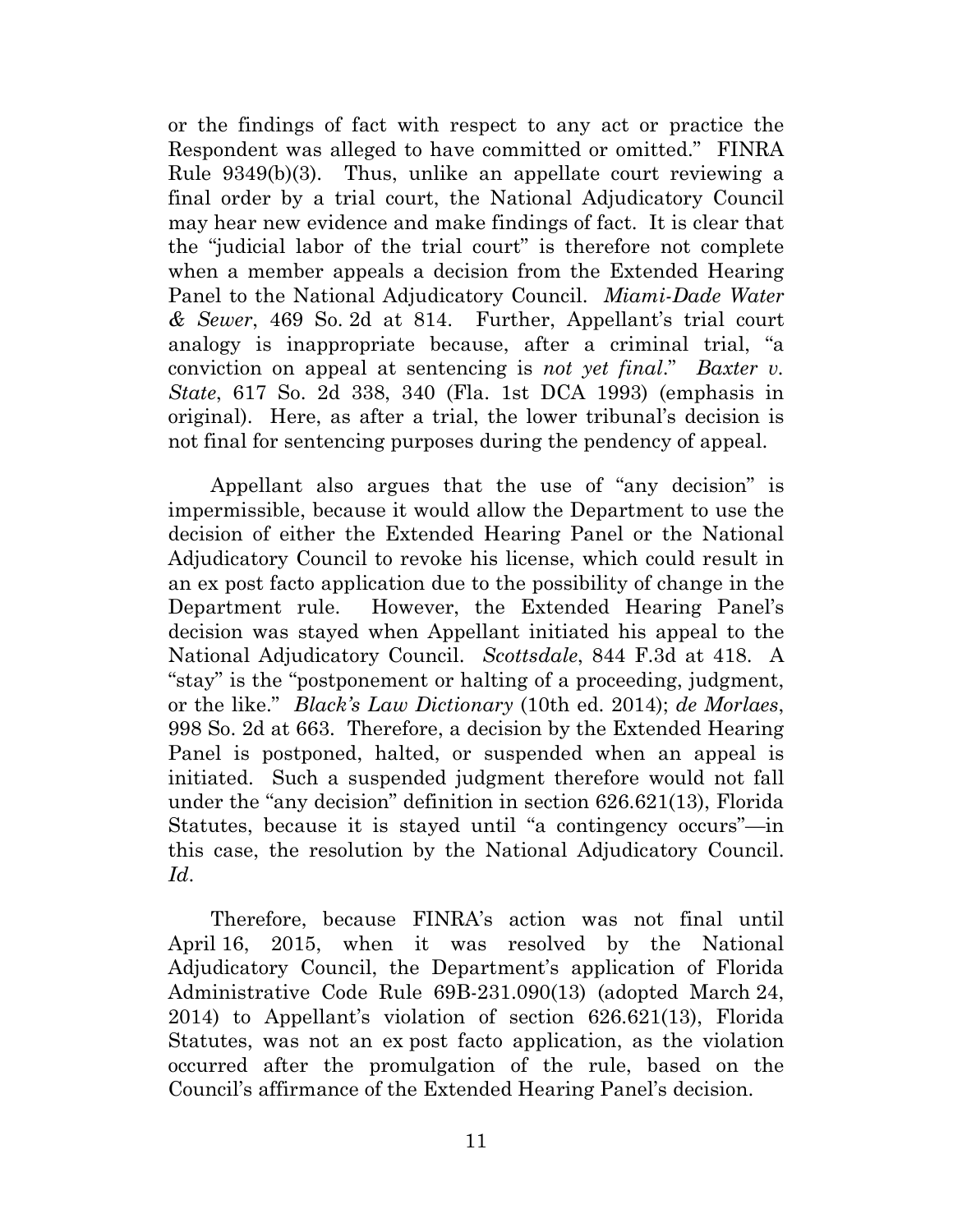## *3. Does the use of a FINRA decision in a license-revocation proceeding constitute a violation of the right to remain silent?*

"Because license revocation or suspension proceedings are penal in nature, the fifth amendment right to remain silent applies." *McDonald v. Dep't of Prof'l Regulation*, 582 So. 2d 660, 662 n.2 (Fla. 1st DCA 1991). Appellant argues that even though section 626.621(13), Florida Statutes, does not expressly subject him to discipline for refusal to testify, it allows the discipline indirectly, thus violating the Fifth Amendment to the United States Constitution and Article I, section 9 of the Florida Constitution.

FINRA Rule 8210 requires members to submit sworn testimony in response to FINRA inquiries, and a failure to respond may result in sanctions. Appellant argues that because section 626.621(13), Florida Statutes, allows the Department to revoke a licensee's license if he or she has been subject to a decision by FINRA, a licensee can indirectly have his or her license revoked by failing to respond to a FINRA Rule 8210 request. Because the Fifth Amendment applies to licenserevocation proceedings, Appellant argues that the Department cannot revoke a license by relying on the decision of an association that does not afford its members the right to remain silent.

Appellant cites *State ex rel. Vining v. Florida Real Estate Commission*, 281 So. 2d 487 (Fla. 1973), as analogous to the present case. In *Vining*, the Florida Supreme Court analyzed a statute that required licensed realtors to respond by means of a sworn answer to charges made by the Real Estate Commission. 281 So. 2d at 491. The penalty for failure to respond to such charges was the entry of a default judgment against the defendant, which could have resulted in suspension or revocation of the realtor's license. *Id.* The supreme court held that there was "basic constitutional infirmity" in a statute requiring a response under the threat of license revocation or suspension, which amounted to compelling the defendant to be a witness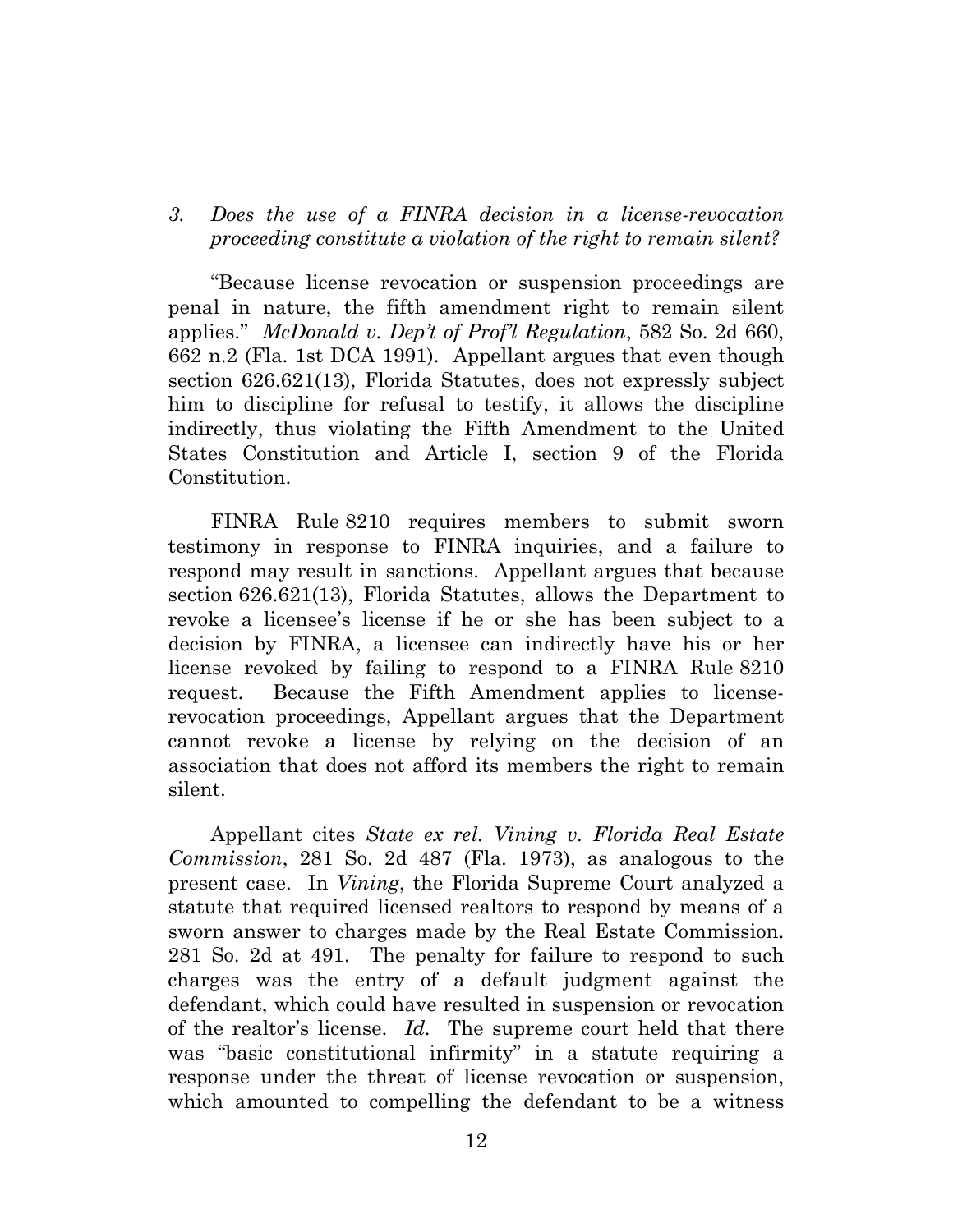against himself within the meaning of the Fifth Amendment to the United States Constitution and Article I, section 9 of the Florida Constitution. *Id.* at 491-92. *Vining* is distinguishable, however, because there, testimony was compelled by state action. By contrast, section 626.621(13), Florida Statutes, does not subject licensees or applicants to discipline for refusal to testify, but allows the Department to revoke a license if the licensee's authority to conduct business was subject to a decision by a nongovernmental national securities agency.

Because interpretation of FINRA rules is a federal question, Florida courts have not discussed an agency's authority to discipline a licensee as a result of the licensee's refusal to testify before FINRA. The United States Court of Appeals for the Second Circuit has determined that "testimony in an NASD proceeding may entail exposure to criminal liability, but that in itself is not enough to establish the requisite governmental nexus" to trigger Fifth Amendment protection. *D.L. Cromwell Inv., Inc. v. NASD Regulation, Inc.*, 279 F.3d 155, 162 (2d Cir. 2002) (quoting *Jackson Metro. Edison Co.*, 419 U.S. 345, 351 (1974)). Such a nexus exists where (1) the state has exercised coercive power over a private decision, or where (2) the private entity has exercised powers that are typically exclusive to the state. *Cromwell,* 279 F.3d at 161 (citing *Blum v. Yaretsky*, 457 U.S. 991, 1004 (1982)). A federal district court in New York similarly held that investigations by FINRA do not trigger the Fifth Amendment right against self-incrimination, even though the testimony may later subject a defendant to civil and criminal enforcement proceedings by the government:

It is beyond cavil that the NASD is not a government agency; it is a private, not-for-profit corporation. It was not created by statute. None of its directors or executives are government officials or appointees. It receives no government funding, and not being a part of the government or owing its existence to the government, its actions cannot be imputed to the government nor can its agents bind the government. It is also beyond cavil that questions put to the defendants by the NASD in carrying out its own legitimate investigative purposes do not activate the privilege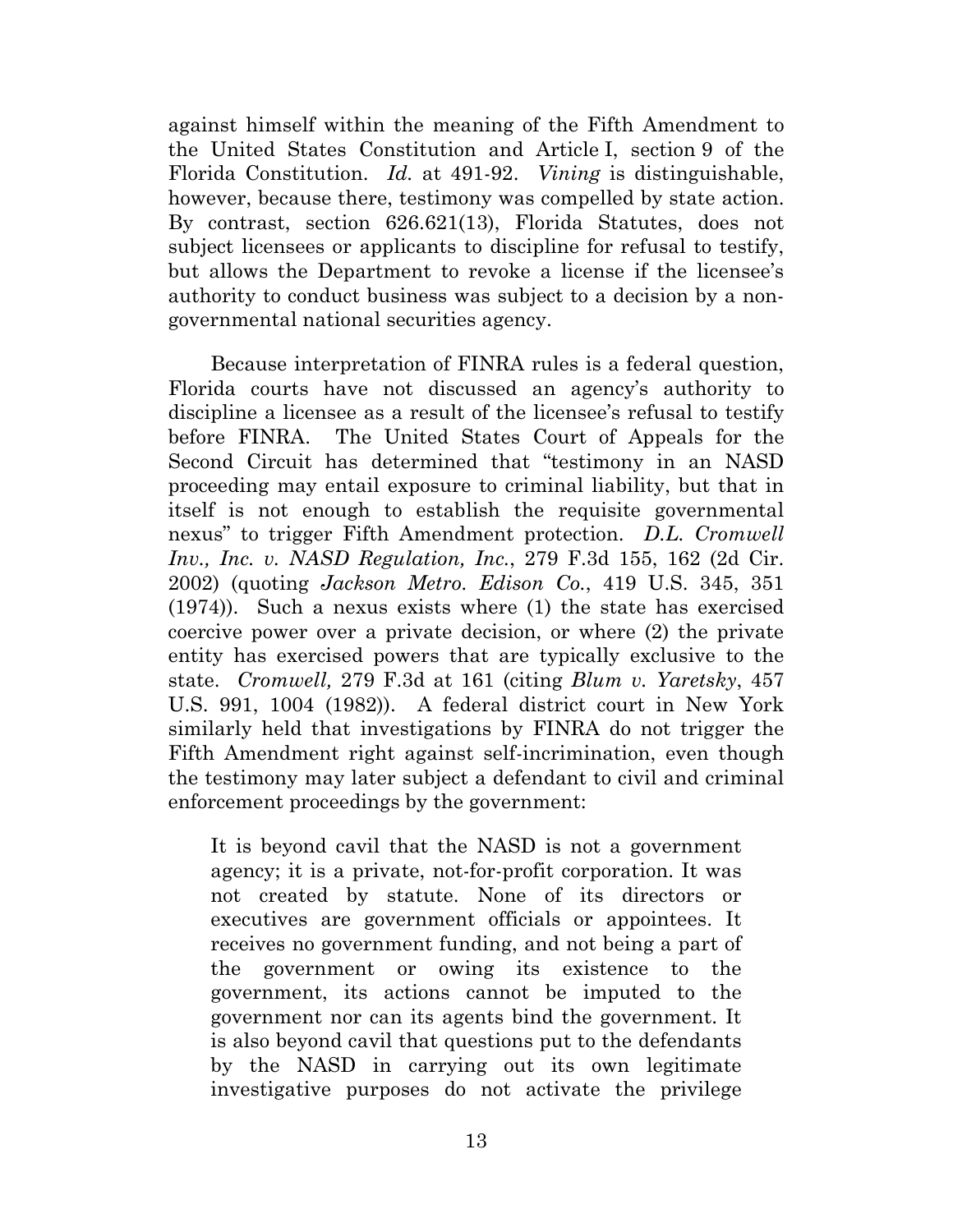against self-incrimination nor would the Fourth Amendment place any limitation upon the NASD in pursuing its regulatory functions. Nor would a violation of a rule of the NASD which would subject the defendants to sanctions by that Association, and even to civil and criminal enforcement proceedings by the government, suffice to create an agency relationship between the NASD and the government.

*United States v. Shvarts*, 90 F. Supp. 2d 219, 222 (E.D.N.Y. 2000) (citations omitted; abrogated on other grounds); *see also Cromwell*, 279 F.3d at 162 (2d Cir. 2002) (holding that, because there is not a "sufficiently close nexus" to make NASD actions "fairly attributable" to the government, testimony in an NASD proceeding does not trigger Fifth Amendment protection); *Waddell & Reed Fin., Inc. v. Torchmark Corp.*, 223 F.R.D 566, 622 (D. Kan. 2004) (holding communication with NASD in connection with investigation could be used to subject members to civil liability).

We agree with these courts that, because testimony to FINRA is not compelled by state action, the privilege against selfincrimination in the Fifth Amendment to the United States Constitution and Article I, section 9 of the Florida Constitution is not activated. Therefore, the Department's reliance on FINRA's decision in punishing Appellant under Florida Administrative Code Rule 69B-231.090(13), pursuant to section 626.621(13), Florida Statutes, is not unconstitutional.

#### *Conclusion*

FINRA rules and federal court rulings state that if the Extended Hearing Panel's decision is appealed, the decision by the National Adjudicatory Council is FINRA's final action. Thus, the language of section 626.621(13), Florida Statutes, is not ambiguous, and the Department's application of the statute and Florida Administrative Code Rule 69B-231.090(13) is not an ex post facto application. Additionally, because testimony to FINRA is not compelled by State action, the use of testimony in FINRA license-revocation proceedings does not violate the right to remain silent as found in the Fifth Amendment to the United